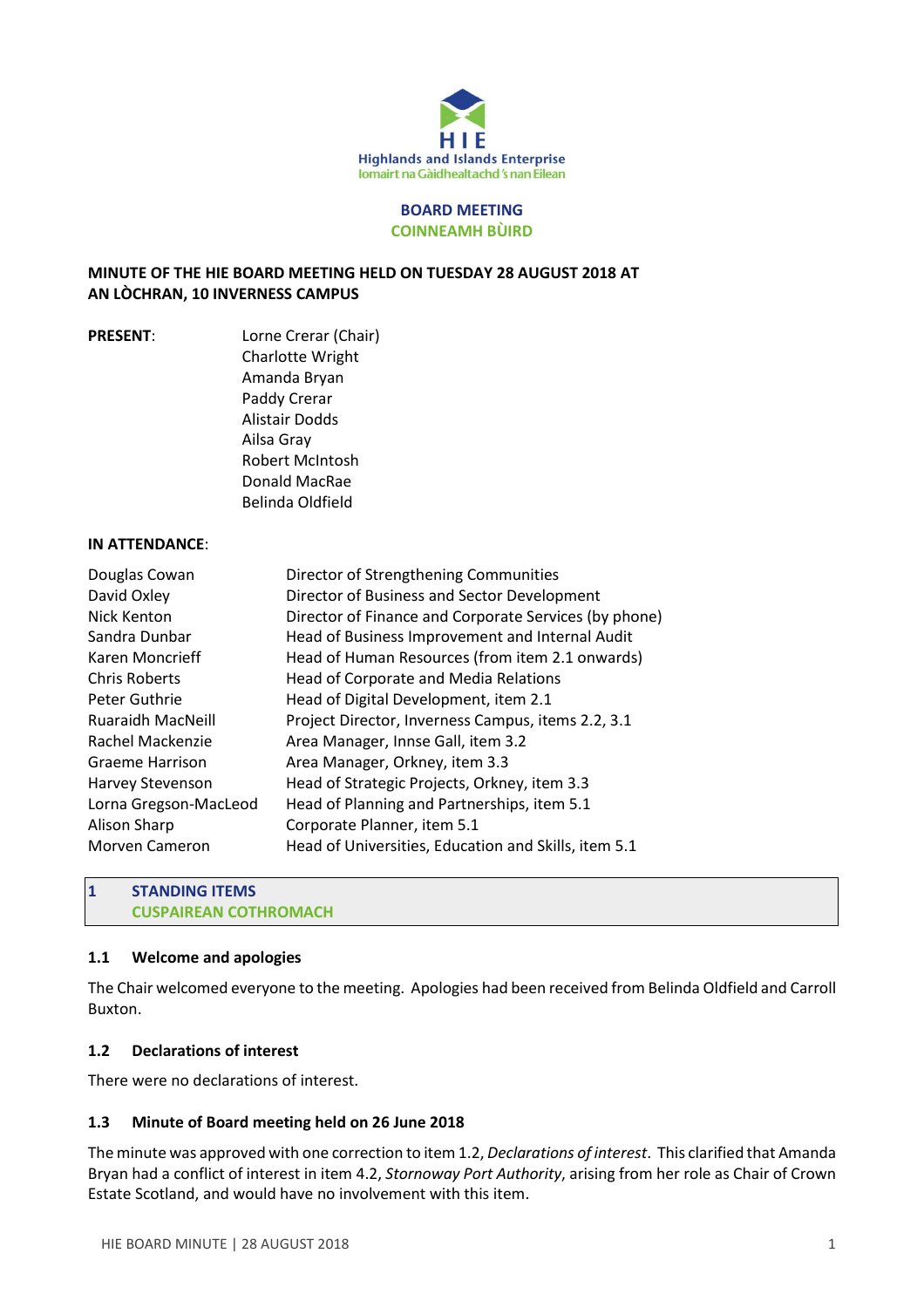## **1.4 Matters arising from the Board minute**

## *Sentence removed in the interests of the effective conduct of public affairs.*

It was requested that the tracker document appended to the Board minute be developed to cover matters that were currently in progress following Board discussion, and to indicate upcoming topics that were planned to be presented to the Board at future meetings.

Following a question from the Board, the Head of Business Improvement and Internal Audit confirmed that the Innse Gall Area Manager's declared interest in Hebridean Seaweed Ltd had been considered, with external advice, and was judged not to present a conflict relating to item 4.2, *Stornoway Port Authority*.

All other matters arising from the minute were covered within the meeting agenda.

## **1.5 Chair and Chief Executive update – August 2018**

The Chief Executive noted that UK Space Agency funding for HIE's project to establish a vertical launch centre for small satellites in Sutherland had been announced by the Prime Minister on 16 July, and that this had been followed immediately by HIE's own funding announcement. The news had generated a great deal of positive media interest at national and local levels.

## *Sentence removed in the interests of the effective conduct of public affairs.*

Following the Board's approval in June to support a major investment by Cromarty Firth Port Authority, the Chief Executive reported that the outcome of an application to the European Regional Development Fund was expected shortly. The Port Authority's plans were continuing to progress, and the Board would be kept updated.

The regional Science Skills Academy was making good progress, with Scotland'sfirst Norwegian-style Newton Room due to be established in Thurso.

Construction of the Orkney Research and Innovation Campus (ORIC) in Stromness was proceeding well, as was the appointment of an independent Chair. A detailed update would be delivered under item 3.3.

The Director of Regional Development reported that HIE was continuing to work with the Scottish Government on plansto deliver the R100 programme that aimsto ensure superfast broadband reaches 100% of Scotland's homes and businesses by the end of 2021.

The Board welcomed confirmation that HIE's 2017-18 annual accounts had been signed off on schedule, and with an unqualified audit opinion. The Chief Executive thanked staff of HIE and Audit Scotland, who had delivered an accelerated timeline this year to align with planned budget scrutiny by the Scottish Parliament's Economy, Energy and Fair Work Committee.

The Head of Business Improvement and Internal Audit updated the Board on a current court case concerning HIE funding awarded to support development plans at Nigg by Global Energy Group. A debate wasscheduled in court for mid-December, with a prior hearing expected to be held in September. HIE was preparing to defend its position robustly.

The Chief Executive reported that HIE had supported several Scottish Government ministerial visits to the region during July, and that she had held a positive first meeting with Ivan McKee MSP, Minister for Trade, Investment and Innovation. It was noted that Kate Forbes MSP, who represents Lochaber, Skye and Badenoch, had recently been appointed at Minister for Public Finance and Digital Economy.

*Sentence removed due to commercial sensitivity.*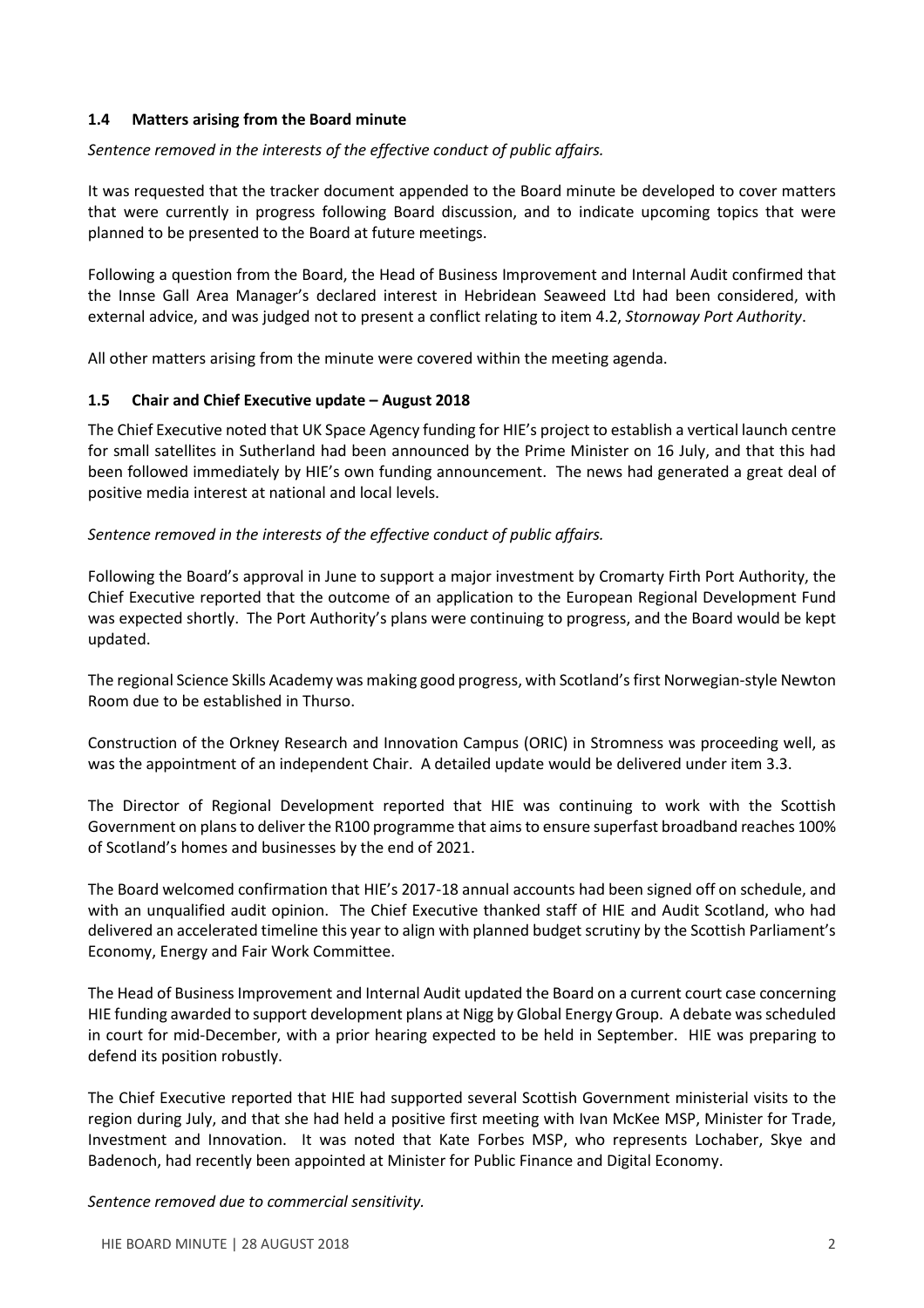The Chair had held several productive meetings with Fergus Ewing MSP, Cabinet Secretary for the Rural Economy, and agreed that the Crofting Commission would be invited to be represented at meetings of the HIE Board when matters relating to crofting were due to be considered. This presented an opportunity to strengthen further the relationship between HIE and the Crofting Commission, and arrangements were being put in place for the Commission to attend the next HIE Board meeting, on 30 October.

The Cabinet Secretary continued to show strong interest in Cairngorm, including progress with the current review of uplift infrastructure. The Chair noted that a detailed update would be presented to the HIE Board at its next meeting.

Regular meetings between the Cabinet Secretary, the Chair and the Chief Executive were being planned, and a meeting in early October would also involve Derek Mackay MSP, recently appointed as Cabinet Secretary for Finance, Economy and Fair Work.

The Chair's most recent meeting with the Scottish Government Director of Economic Development had been positive. Matters discussed had included both HIE's performance and the Enterprise and Skills Strategic Board, which was currently developing its strategic plan, due for publication in October 2018. The next meeting of the Strategic Board was scheduled to take place at Inverness Campus on 19 September, and HIE would host an informal networking event the evening before.

Arrangements were being made for a meeting between the Chair and Steve Dunlop, the new Chief Executive of Scottish Enterprise. It was noted that the present Chair of Scottish Enterprise had indicated he would step down at the end of his current three-year term.

Professor Crerar's role as Co-chair of the National Council of Rural Advisers was drawing to a close, and the council's final report would be used to inform the forthcoming Programme for Government.

It was noted that a rural planning summit with Mr Ewing was due to take place in Inverness in early September, and would include sessions to discuss developing rural communities and population.

The Chair had visited Shetland in August, and met the new Chief Executive of Shetland Islands Council. Matters discussed included the Islands (Scotland) Act which came into force in July, and the importance of HIE and island authorities working together to maintain strong relationships.

On Islay, the Chair had met the owners of the Machrie Hotel, which had received HIE support towards a significant investment on the island.

The appointment of three new HIE Board members was currently being finalised and would be confirmed shortly by the Scottish Government. Details of the new members, who were due to be appointed for three years from 1 September 2018, would be circulated. The Chair confirmed that all three new members live and work in the Highlands and Islands, and noted that he was also progressing plans to appoint a shadow Board member, with details to follow.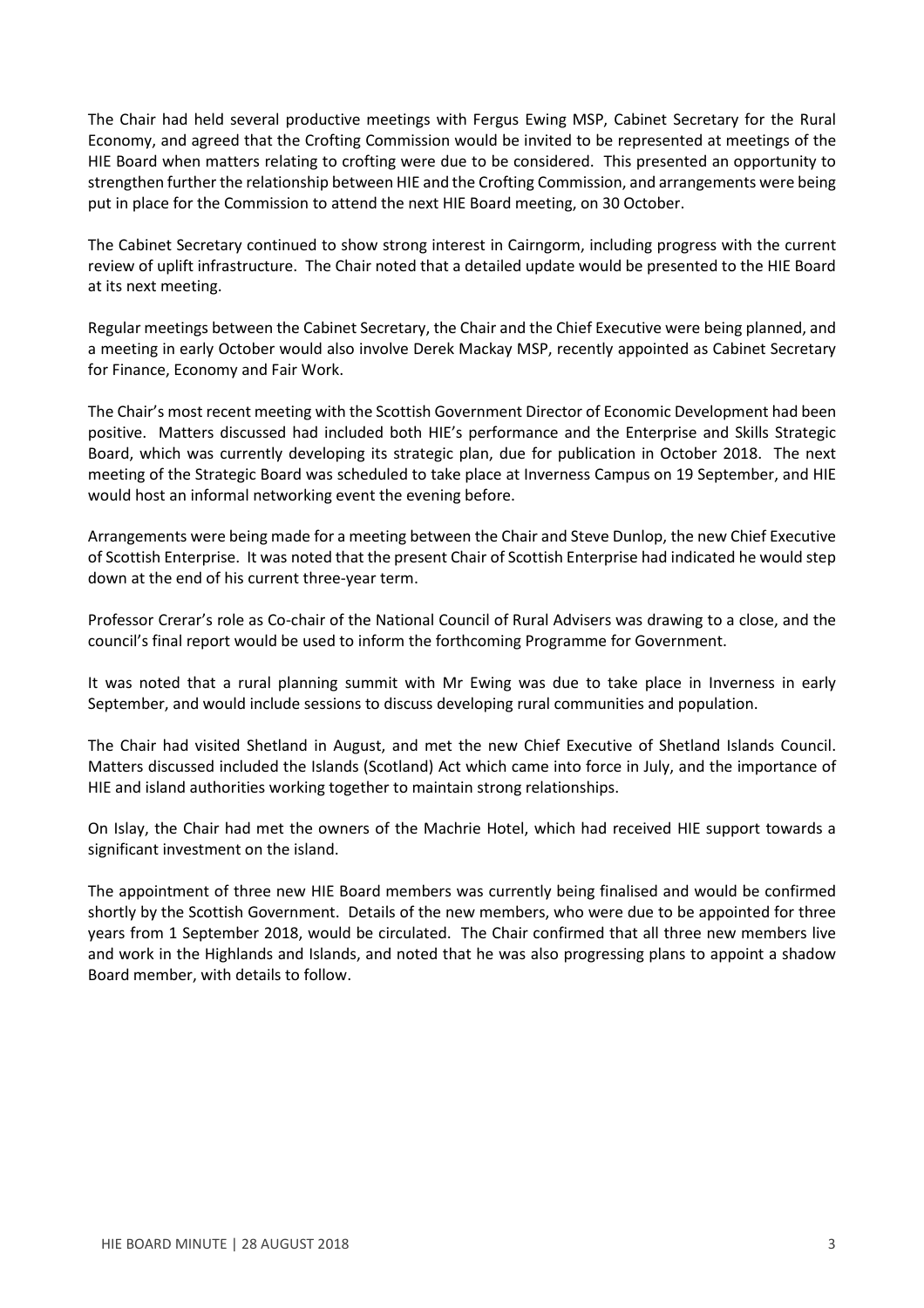## **2 INVESTMENT DECISIONS CO-DHÙNAIDHEAN AIRGEAD-TASGAIDH**

# **2.1 Kyles of Bute Community Broadband**

## *Peter Guthrie joined the meeting.*

The Head of Digital Development presented an overview of the Kyles of Bute Community Broadband project, which had begun in 2016 and was focused on exploring the possibility of establishing community-owned broadband infrastructure delivering speeds of 30 mbps to 624 premises.

A procurement exercise conducted by the Kyles of Bute Community Broadband Company (KCB) had received only one bid, which was currently being clarified so that HIE could complete due diligence to inform its decision on whether it could be supported with public funds. However, an opportunity had also arisen for the KCB to become part of the Scottish Government's R100 programme, instead of continuing to pursue its original model of community ownership.

The deadline for KCB to apply for inclusion in R100 was mid-September, so it would be helpful for the community to know HIE's decision regarding the single bid it had received before that date. The Board was now being asked to delegate authority to the Chair and Chief Executive of HIE to decide whether the agency was able to support the single bid received for a community-owned model. While due diligence was yet to be completed, HIE staff had significant concerns over several aspects of the bid, including sustainability of the model, the challenge of achieving state aid compliance, and the burden of risk that would be placed entirely on KCB and HIE.

The Board discussed the project in detail, stressing the need for HIE staff to continue to support delivery of the community's digital aspirations while ensuring best use of public funds. It was noted that the Head of Digital Development would be meeting the community soon, and recognised fully the challenge they faced in appraising their two choices. It was agreed that the Board would receive a further update following HIE's planned meeting with KCB, and be given an opportunity to comment before the Chair and Chief Executive made their decision.

# *Peter Guthrie left the meeting.*

# **2.2 Inverness Campus North Bridge**

#### *Ruaraidh MacNeil joined the meeting.*

The Director of Regional Development updated the Board on progress that had been made following its decision in April 2017 to approve £2.25m funding for the construction of a new pedestrian, cyclist and public transport bridge to link Inverness Campus with Inverness Retail and Business Park. Following procurement, HIE now wished to appoint a design and build contract to Wills Bros Civil Engineering Ltd.

Prices submitted by all bidders had been higher than expected, and costs associated with risks that were presented by constructing a bridge over a railway line had also risen during project development, with £650,000 now proposed to be allocated for this purpose. As a result, the Board was being asked both to approve the recommendation to award the contract to Wills Bros, and to amend its previous approval of £2.25m to £2,676,752.06 – an increase of £426,000. Once recoveries were received from SUSTRANS (£856,000) and the Highland Council (£88,000), it was noted that the cost to HIE would reduce to £1,732,502.06.

In discussion, the Board noted that the Highland Council's planning approval for phase one of Inverness Campus in 2011 included a condition requiring HIE to build a public transport bridge at this location prior to the occupation of 50,000 square metres of development. Total development completed at Inverness Campus currently stood at just over 33,000 sq m, with a further 15,000 sq m currently in development.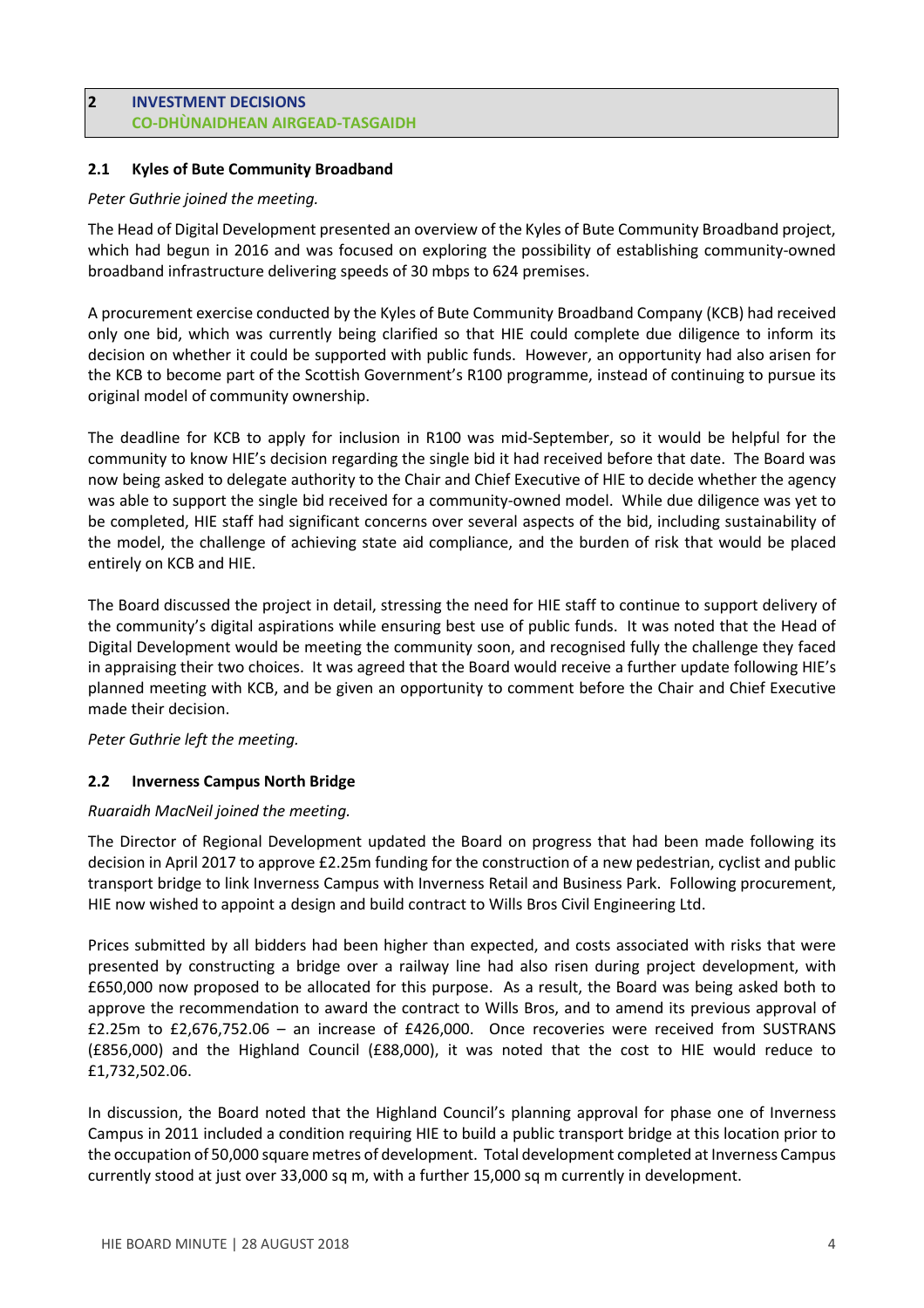Other matters discussed included the need to achieve agreement with Network Rail, and to relocate a population of badgers on the site of the bridge before the end of November.

The Board approved the award of this contract to Wills Bros Civil Engineering Ltd, and agreed that the employers risk register of £650,000 could be used to address risks as they develop, at the discretion of the project manager and project officer. It was also agreed that a compound area could be leased to Network Rail at a peppercorn rent for 175 years. The project budget will be top sliced.

# **3 UPDATES CUNNTASAN AS ÙR**

#### **3.1 Inverness Campus development strategy**

The Project Director, Inverness Campus, presented a new, draft strategy to guide development of the project from 2018 to 2023. This reflected a change of emphasis from infrastructure development to benefits realisation, building on the strong partnership that had been a central feature of the project from its inception, and reflecting the importance of Inverness Campus as a regional asset within Scotland's international offering. The strategy was informed by recommendations from an external evaluation of Inverness Campus, carried out for HIE by Ekosgen in 2017.

Board members welcomed the new approach, and the progress made to date in developing Inverness Campus. In finalising the 2018-23 development strategy, care should be taken to use clear and precise language, avoiding unnecessary jargon. Strong imagery should also be chosen to reflect the diverse range of activities, and people delivering them, that the Campus would enable.

Members backed the importance of HIE staying true to the original campus vision as a high quality development with unique selling points that should be clearly articulated in marketing materials and actions. Sports provision was recognised as playing a vital role, particularly in attracting students, and the Board encouraged the Project Director to continue dialogue with the Highland Council and SportScotland on this issue.

The positive role played by the Inverness Campus Partnership Forum, chaired by the Deputy First Minister, was highlighted, and it was agreed that this will be referenced in the strategy.

*Ruaraidh MacNeil left the meeting.*

#### **3.2 Stornoway Trust/Arnish: update**

#### *Rachel Mackenzie joined the meeting.*

The Area Manager, Innse Gall, updated the Board on progress regarding a proposed extension to HIE's ground lease with the Stornoway Trust for Arnish Business Park, and on the current position of HIE's tenant Burntisland Fabrications (BiFab), following the company's acquisition by D F Barnes Ltd in April 2018.

*Paragraph removed in the interests of the effective conduct of public affairs.* 

*Paragraph removed in the interests of the effective conduct of public affairs.* 

*Sentence removed due to commercial sensitivity.* The company had stated that Arnish was a critical site for its business, and had signed a 10-year lease with HIE, with an option to extend for a further five years. HIE was engaged with the BiFab account team in Scottish Enterprise and the area team would keep the Board informed of developments.

*Paragraph removed in the interests of the effective conduct of public affairs.*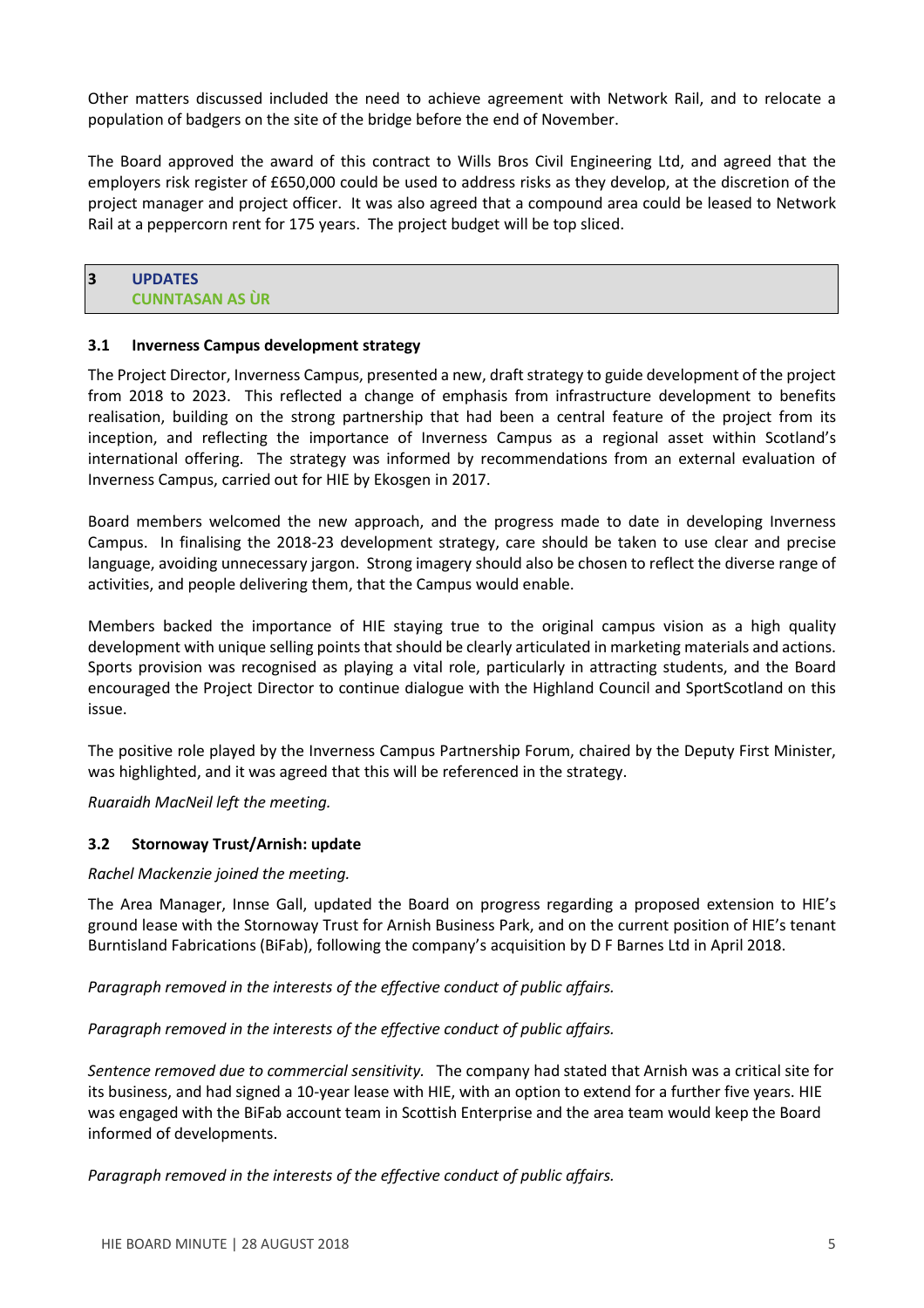*Rachel Mackenzie left the meeting.*

# **3.3 Orkney Research and Innovation Campus**

## *Graeme Harrison and Harvey Stevenson joined the meeting.*

The Orkney Area Team presented an update on progress with establishing Orkney Research and Innovation Campus (ORIC), which is currently being developed in Stromness as a joint venture between HIE and Orkney Islands Council (OIC). A multi-disciplinary academic/business campus, ORIC aims to capitalise on Orkney's acknowledged expertise in marine energy and sustainability. Both HIE and OIC had approved a £6.65m funding package (including £1.48m ERDF) for a first phase property development in December 2016.

Orkney-based contractor R Clouston had been awarded the construction contract through a procurement exercise, and the development phase of the project began on 26 March. Works were currently on schedule, and progressing well. The area team confirmed that monthly meetings were being held with tenants, and proving constructive. Interviews for an independent Chair of the ORIC Board had taken place on 16 October, and an appointment was imminent.

*Paragraph removed in the interests of the effective conduct of public affairs.* 

*Graeme Harrison and Harvey Stevenson left the meeting.*

## **4 RESOURCES AND GOVERNANCE GOIREASAN IS RIAGHLACHAS**

## **4.1 Financial statement to 31 July 2018**

The Director of Finance and Corporate Services presented the latest Financial Statement, summarising HIE's financial position for the four months from 1 April to 31 July 2018. This showed that overall spend was strong for the time of year, and the overall level of commitment was in line with expectations.

*Paragraph removed in the interests of the effective conduct of public affairs.* 

*Paragraph removed in the interests of the effective conduct of public affairs.* 

*Paragraph removed in the interests of the effective conduct of public affairs.* 

# **4.2 Risk Register – August 2018**

The Head of Business Improvement and Internal Audit presented the current HIE Corporate Risk Register) and a summary of the movement of risks over time. The register had been updated to reflect risks included in business unit registers and through Leadership Team discussions.

The Board welcomed the update, noting that an annual review and refresh of the register had begun in June 2018 and was currently ongoing. The strategic planning session at today's Board meeting would be used to inform the refresh and ensure that HIE continues to use risk management effectively as a valuable tool to inform strategy, decision making and actions.

#### **4.3 Risk and Assurance Committee draft minute, 13 August 2018**

Alistair Dodds, as Chair of the Risk and Assurance Committee, presented the draft minute of the meeting held on 13 August, which had focused primarily on the 2017-18 annual accounts of HIE and its subsidiaries, which had been approved without qualification.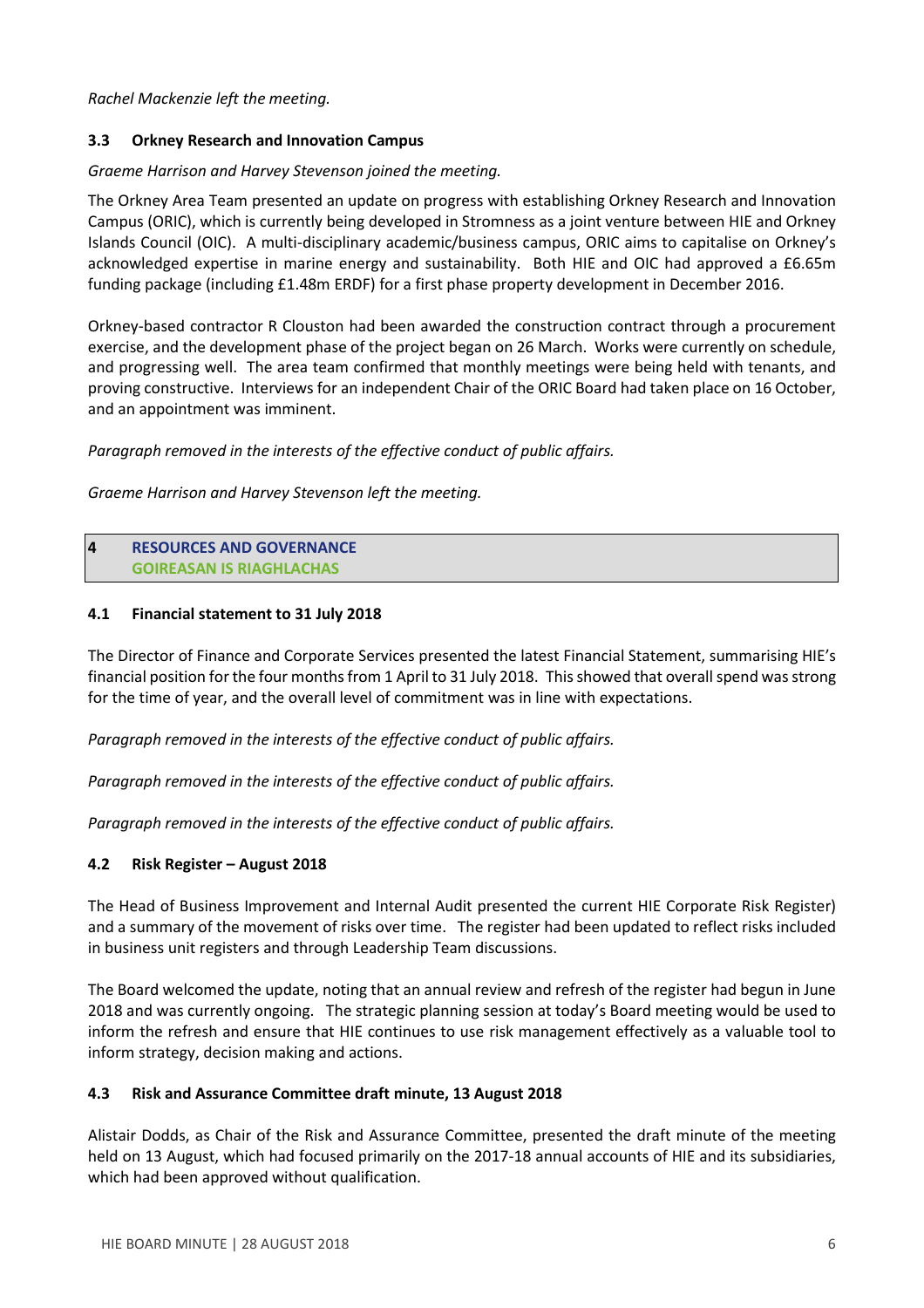The accounts had been produced within a shorter timeframe than in past years, in order to align more closely with the budget review schedule of the Scottish Parliament's Economy, Energy and Fair Work Committee. Board members joined Mr Dodds in expressing their thanks to the Committee members, and to staff of HIE and Audit Scotland for their work in achieving the earlier deadline.

Other items at the most recent meeting had included reports on HIE's significant transactions, cyber security, and Cairngorm Mountain, which will be the subject of discussion at the next HIE Board meeting, on 30 October.

## **5 STRATEGIC PLANNING DEALBHACHADH ROI-INNLEACHDAIL**

#### **5.1 Strategic planning workshop**

## *Lorna Gregson-MacLeod, Morven Cameron and Alison Sharp joined the meeting.*

The Chief Executive introduced an interactive workshop, designed to inform the preparation of HIE's next five-year strategic plan by generating discussion on key issues affecting the region, on HIE's priorities and aspirations, and on future actions to achieve progress. It would be important that HIE's plan was closely aligned with Scotland's Economic Strategy and with the forthcoming Strategic Plan of the Enterprise and Skills Strategic Board, and that it recognised the value of continuing to work collaboratively with a range of partners in the public, private and third sectors. A key feature would be setting ambitious performance measures that would stretch the organisation, deliver significant impacts across all parts of the region, and contribute positively to Scotland's economic performance, with a focus on driving improvements in productivity. Draft visions for both the Highlands and Islands and HIE in 2023 had been developed through previous strategic planning sessions with the Board and HIE staff, and these were shared to focus discussion.

The Head of Planning and Partnerships then gave a presentation that provided an outline of the four missions developed by Enterprise and Skills Strategic Board members, including HIE (*business growth and creation; business models and workplace innovation; exporting, and future skills*). This presentation also described the current economic context of the region and the wider national and international landscape; updated the Board on the present year's performance by HIE, and highlighted key research findings that would inform HIE'sstrategic planning. As an example of a thematic approach, the Head of Universities, Education and Skills focused on a new approach that HIE is developing to maximise the region's marine economy, focusing on aquaculture, marine biotechnology and energy, as a key asset for Scotland.

Board members then divided into two groups to discuss key themes, including the need to pursue both increased productivity and inclusive growth, and the challenge of defining and measuring return on investment that properly reflected the breadth of HIE's remit. The outcomes of these workshops will be developed and contribute to strategic planning discussions at future meetings before the plan is finalised for publication in spring 2019.

# **6 ITEMS FOR INFORMATION CUSPAIREAN AIRSON FIOSRACHADH**

#### **6.1 Business Panel survey**

The Board welcomed the results of the latest survey of HIE's Business Panel, analysing the views of 1,000 businesses and social enterprises across the region on key issues affecting their current performance and future planning. In addition to core tracking questions on business performance, economic optimism and growth aspirations, the most recent survey, conducted during June 2018, explored skills. A specific theme was the importance of young talent to businesses, including steps businesses are taking to find and retain young people, and the characteristics they are seeking.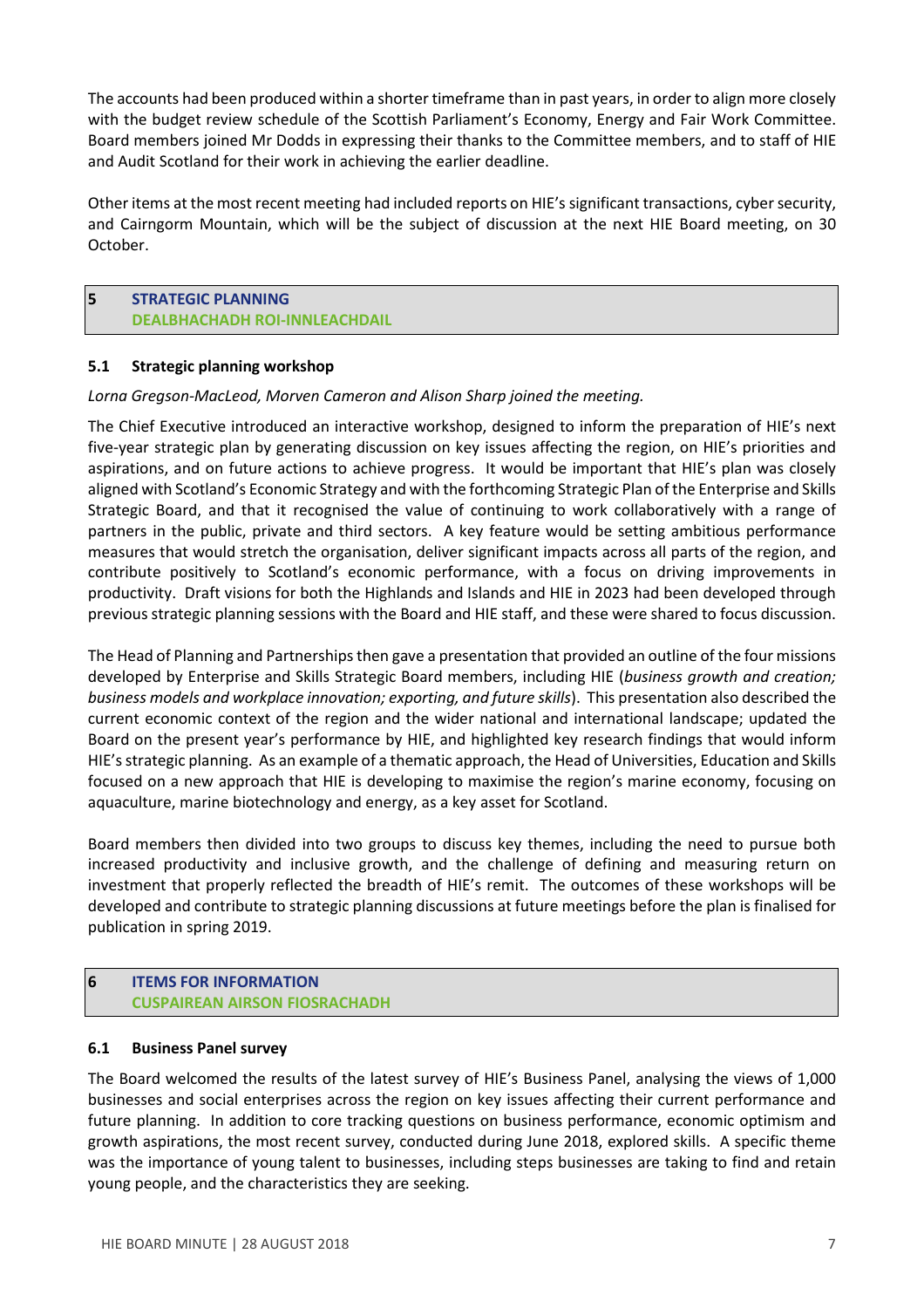## **6.2 Any other business**

## **6.2a Beatrice Offshore Windfarm**

Amanda Bryan commented positively on the regeneration of Wick Harbour, which is currently benefiting from work associated with the Beatrice Offshore Windfarm project. *Sentence removed in the interests of the effective conduct of public affairs.* 

## **6.3 Forthcoming meeting dates:**

The next meetings of the HIE Board will be on 30-31 October (board meeting in Oban, followed by area visits and stakeholder engagement), and on 11 December in Inverness.

Chris Roberts 28 August 2018